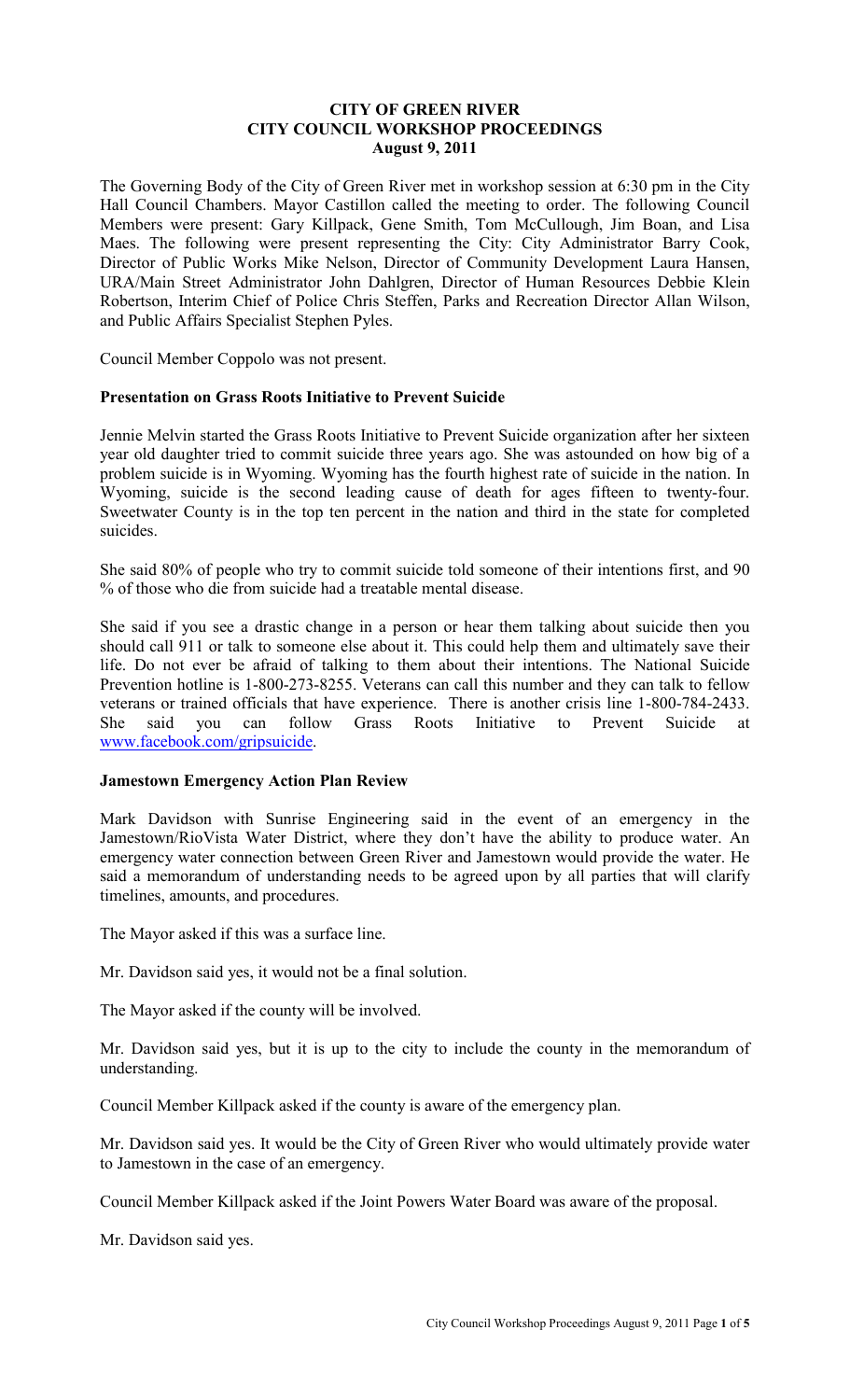Council Member McCullough said he is in favor of helping Jamestown in an event of an emergency. He asked about pressure issues that could arise with the line.

Mr. Davidson said a pressure valve would be hooked to the line to control the pressure.

Council Member Boan said he does not have a problem with helping, but who will pay for it.

Mr. Davidson said the district would be responsible.

Council Member Smith said he supports it. He asked about the timeline for the phases on the Jamestown RioVista Water District project phases.

Mr. Davidson said it looks to be around three to four years before it will be completed.

Council Member Maes said she supports the emergency plan.

# **IME Update on the Green River/Rock Springs Alternate Road**

Mike Brown with Inberg Miller Engineers said the project is an alternate route for people to take if the interstate is closed. This is a four phase project: the first is the feasibility study, the second is the surveying with base mapping and preliminary design, the third is the final design of the roadway, and the fourth is the construction of the roadway.

Base mapping is done to better understand the property and the cost for the project. This was completed a few months ago. They are currently working with the Steering Committee which is made up of members from the City of Green River, City of Rock Springs, and Sweetwater County. They have provided the historical eligibility of the old Lincoln highway. They have learned that there is more than one Lincoln highway, one from the 1950's, and one from the 1920's. These are considered historic so the route cannot go on either of the roadways.

They have come up with two main alignments. One follows the existing roadway and the other is north of the existing roadway. The roadway would be posted at forty miles an hour and it would have two lanes.

The Mayor clarified the city has contracted with Ingberg Miller Engineers for surveying only. The next phase would be the design. If the money cannot be found for the next phase the project will not go any further.

The Mayor said there are two more public meetings scheduled. He said he was disappointed in the turn out at the last public meeting, so he encouraged citizens to come and take part in the next meeting.

Council Member Boan asked how much was budgeted for the project.

Mr. Cook said the city entered into an agreement with the County and the City of Rock Springs. He believes the city funded \$100,000.

Director of Public Works Mike Nelson said the city budgeted around \$156,000. The city pays for all of area one because it is in city limits. The second area is divided into thirds with the county and the two cities each paying a third of the cost.

### **Personnel Manual Revisions**

Director of Human Resources Debbie Robertson said staff has some proposed changes for the personnel manual. The proposed changes are due to some misunderstandings in policies as well as changes in federal and state law. There are a number of items that are included in the changes that were in the administrative procedures manual, but were determined to be more relevant in the personnel manual.

Council Member Boan asked why the city does not have random drug testing for everyone on the payroll. He said almost every place in Sweetwater County has drug testing.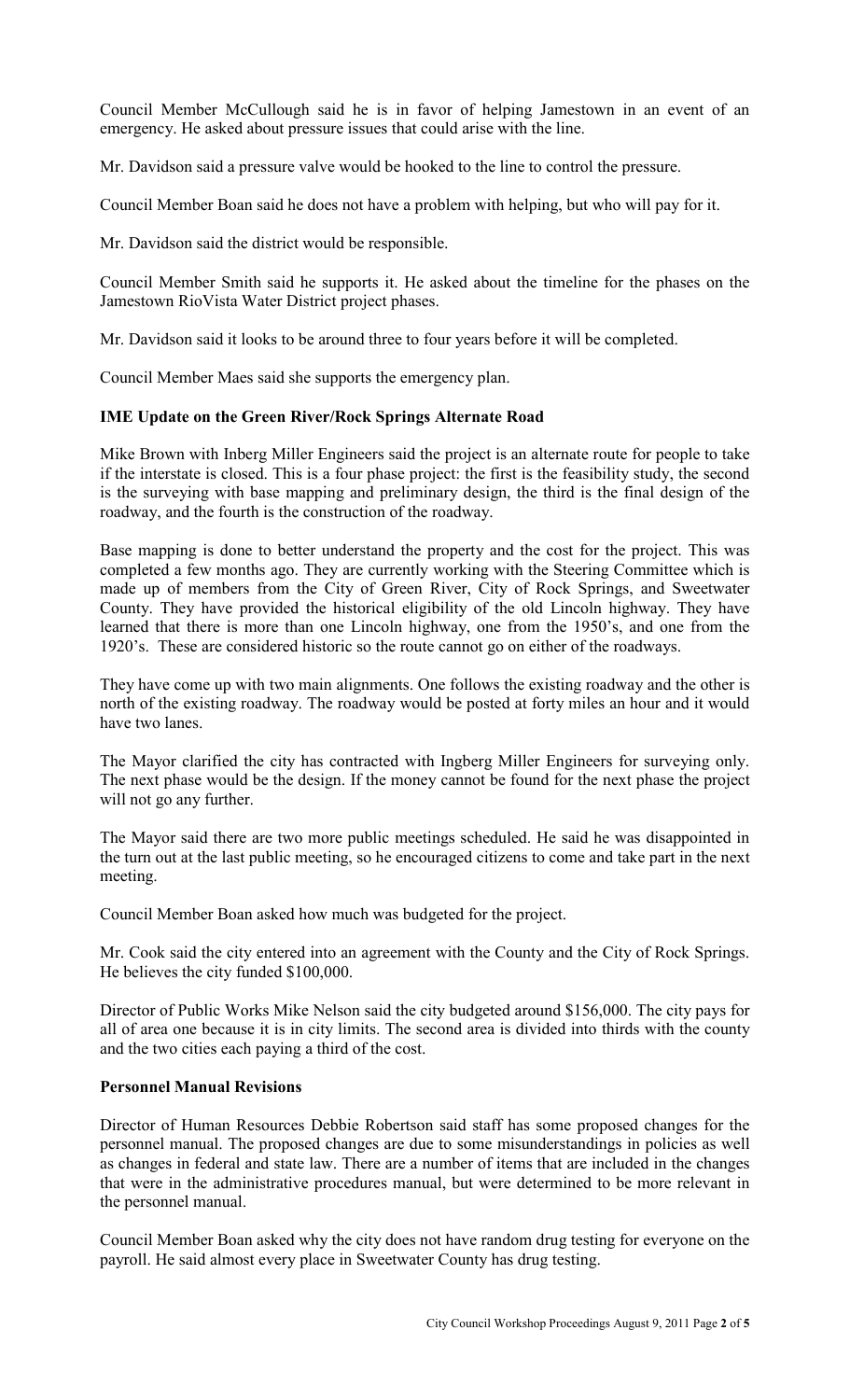Ms. Robertson said because of some issues it was not pursued, but she has talked to legal counsel and he said they can.

Council Member Boan clarified that anyone that is being hired with the city has to submit to a drug test. He said they are taking a drug test to be employed, so why shouldn't they have to take one to stay employed. He said it does not have anything to do with distrusting the employees but it is a matter of governmental employees not being exempt. He feels it is important.

Ms. Robertson said they require post-accident testing which is a drug test after an accident. The city also has a reasonable suspicion drug test which is on the spot testing of a person when they appear to be acting strangely or impaired.

Mr. Cook said he would support random drug testing for all employees as long as legal council allows it.

Council Members Killpack, McCullough, Smith, and Maes said they would support it.

Council Member Maes asked if the problem is because of the city being a governmental agency.

Mr. Cook said yes.

The Mayor asked Ms. Robertson to look into what the school districts do.

Council Member Boan asked if department heads could talk to their employees and see if they would waive their rights, and summit to random drug testing. This could eliminate the legal issues.

Council Member Smith said one policy that is not on the change list is the early retirement program. He asked for this to be changed during the budget process and he is wondering if they plan to change it.

Ms. Robertson said there was a policy on early retirement, but it was rescinded. She could change it to be contingent upon funding, and make it current to what was done this year.

Council Member Smith asked if it could be worded to be when and if the need arose.

The Mayor said he would like it to be known that it would be only at the council's discretion.

Mr. Cook said staff has changed the special time off to state: At the end of the fiscal year, all remaining special time off will be forfeited.

Council Member Boan said he is glad to see this. The purpose of comp-time is to give the department heads and supervisors compensation for the time they have to come to meetings outside of their normal work hours. Comp-time is not intended to be held on to until the end of the year and then paid out. It should be used or given up.

Council Member Killpack asked if it would create a problem if there are 40 employees that want to use the comp-time at the same time.

Ms. Robertson said they would have to plan their time off.

Mr. Cook said staff should review their time cards and track their hours to see what they need to do in order not to lose it.

Council Member McCullough said they should add: with the approval of the City Administrator. The staff would have to have Mr. Cook's approval to take the time off.

Council Member Maes clarified that this is only for comp-time not floating holidays or anything else.

Ms. Robertson said this is for the people who do not get the overtime such as the supervisors and department heads. This does not address the employees who earn overtime.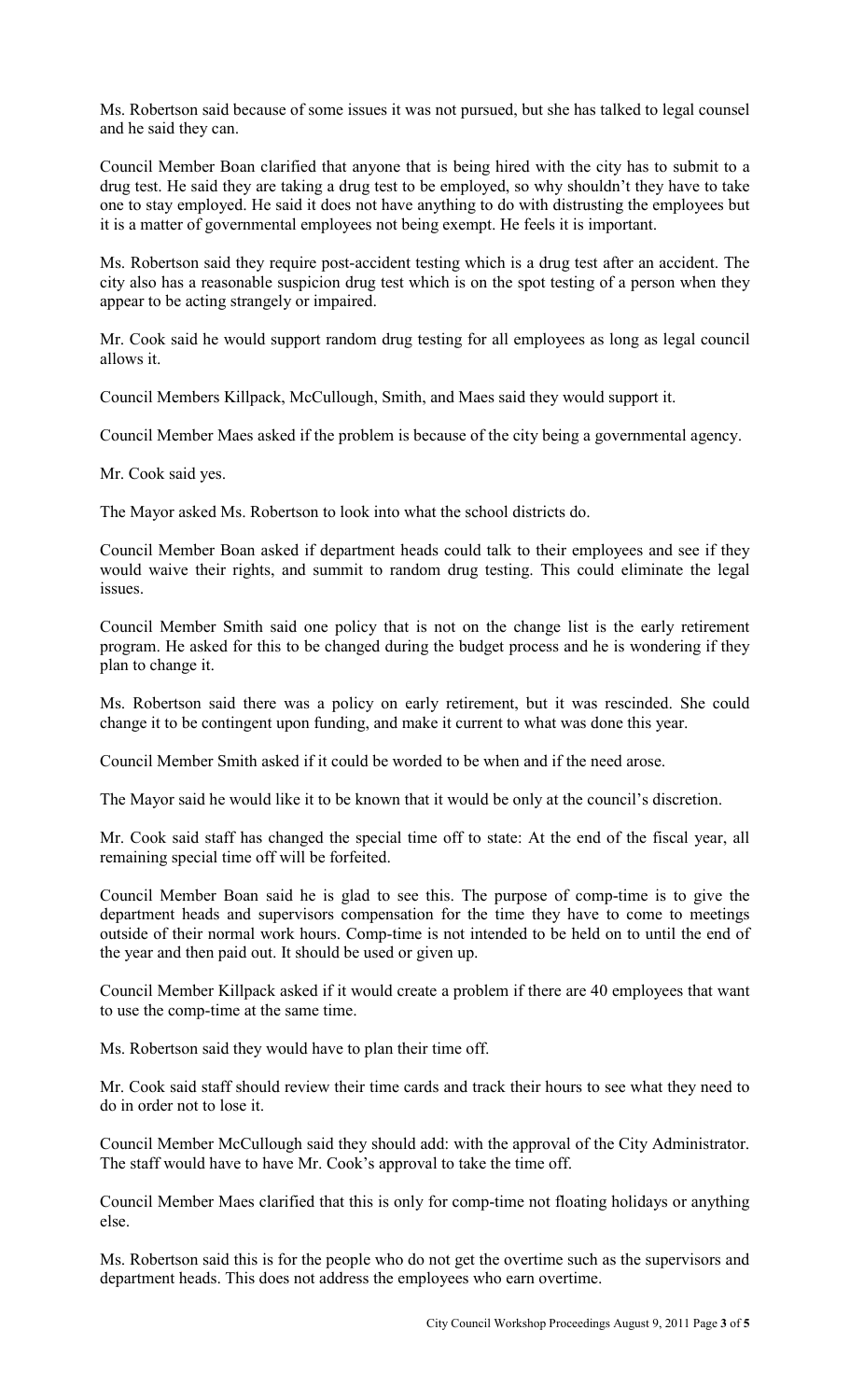Council Member Maes said it would be prudent to use the comp-time first. She asked if the vacation time can be carried over.

Ms. Robertson said employees are able to carryover some of their vacation time, the amount depends on how long they have been with the city. Staff has to plan ahead on what they should use first.

The Mayor asked if there was a cap on the amount of time staff can acquire.

Ms. Robertson said it is given in a lump sum of hours on July 1st. They have the whole year to use it. There is nothing that is accumulated during the year and once you use it its gone.

Mr. Cook said the grievance and appeals process is under review also, and he has some changes that he would like to make. The current procedure requires employees to work through their supervisors, department heads, and the city administrator. If the grievance is not resolved then it goes to the personnel board which is appointed by the governing body. He said there are two areas that frustrate him, having to go to the personnel board over grievances and having frivolous grievances. He said there are a lot of costs associated with grievances that the city has to pay for. He said he would like to tighten the process up by eliminating the personnel board. If a grievance goes to the city administrator and it is not addressed then the person can take it to court.

# **City Administrator's Report**

Mr. Cook said staff is working to finalize the workforce analysis process the consultant will be here on August 15 through August 18. The consultant will be meeting with department heads, members of the governing body, and two focus groups made up of employees. He will also be able to meet with citizens to hear their suggestions.

The Governmental Affairs Committee meeting will be on the first Tuesday of every month at 7:30 am. It lasts around an hour and breakfast is provided.

He discussed the September 13, 2011 workshop agenda.

He said staff is continuing to monitor the Southwest Water Project. The contractor is not meeting requirements that have been set, so staff has started the process of notifying the bonding agency.

The Mayor said the city should charge him the wages for city staff to be on site when he works on the weekend.

### **Mayor and Council Reports**

Council Member Boan said the city has to do something to prevent this from happening again. No one should have to put up with this type of behavior. If there are issues like this with a contractor the city should have the right to not allow him to work on their projects.

Council Member Killpack had nothing to report.

Council Member Maes said she agrees with Council Member Boan. No one should have to put up with that kind of behavior.

Council Member McCullough had nothing to report.

Council Member Smith clarified that the city workforce analysis will only be looking into the City of Green River not anywhere else.

The Mayor said he and Mayor Demshar welcomed the Oregon Trails Organization. They will be visiting Green River on Saturday, August 13, 2011, at 4:00 pm, at the Island. He said SWEDA is no longer an organization.

He said there was some confusion with the amount of money the city will be given for the Consensus Block Grant for the High School Rodeo Finals events. The commission said the city